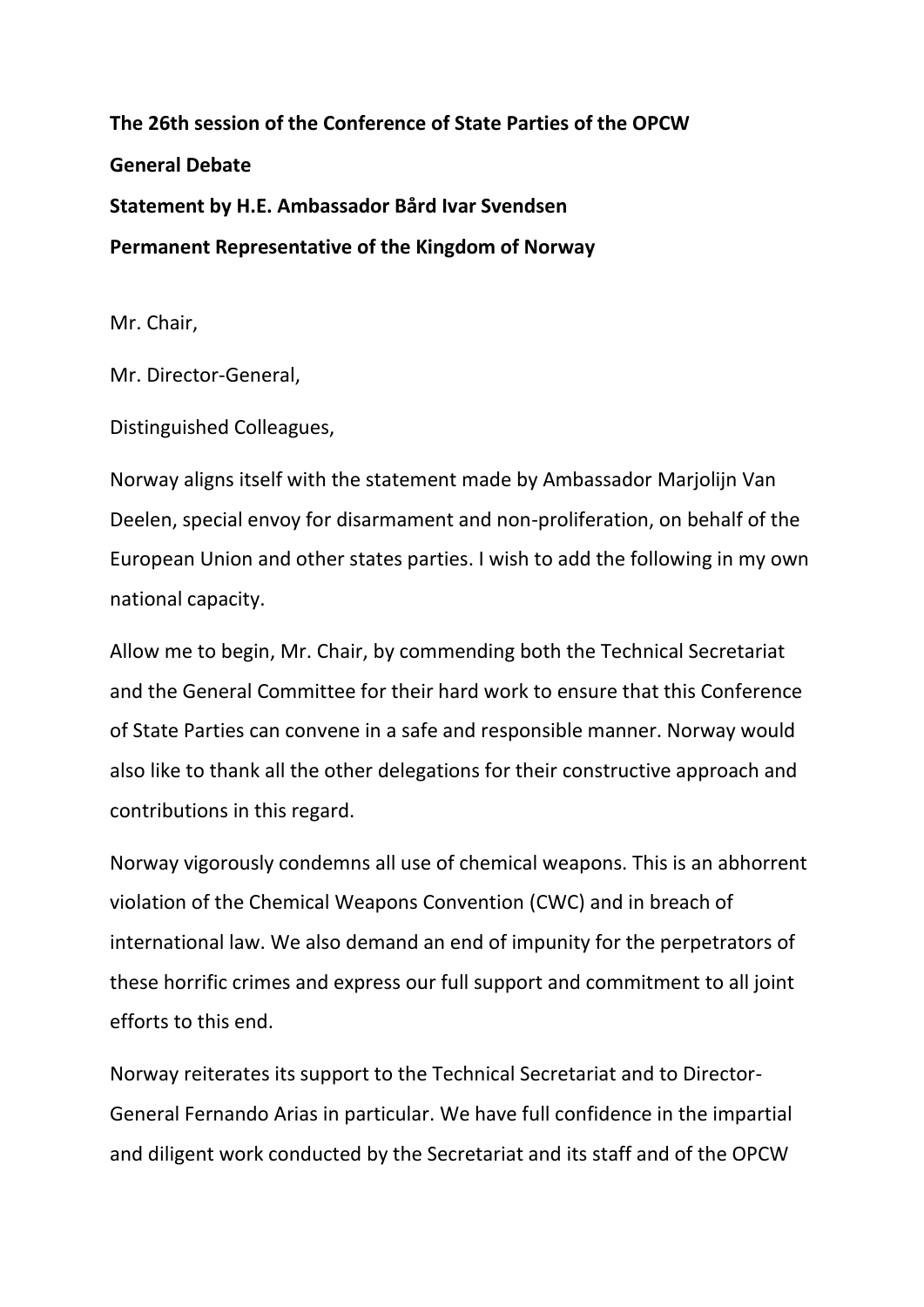designated laboratories. We also reject all efforts to discredit the Secretariat and its staff.

The 25<sup>th</sup> session of the Conference of States Parties made an important decision in response to the first report from the Investigation and Identification Team (IIT) on the use of chemical weapons in Syria. The decision, which suspends Syrian voting rights and other privileges according to the CWC, was both timely and necessary. We continue to urge the Syrian Arab Republic to comply fully with all its obligations in relation to the CWC.

Norway commends the excellent and dedicated work that is being done in Syria by the Declaration Assessment Team (DAT) and the Fact-finding Mission (FFM). We reiterate our demand that Syrian authorities must cooperate fully with all branches of the Technical Secretariat of the OPCW, as well as with its policy making organs. We regret Syria's lack of cooperation in issuing visas to OPCW staff, in breach of UN Security Council resolution 2118 (2013). We also note with great concern that the number of outstanding issues in relation to the Syrian fulfilment of their obligations according to the CWC is actually growing, not decreasing.

## Mr. Chair,

I would like to reiterate once more our deep concern in relation to the confirmed use of a Novichok nerve agent against the Russian citizen Alexei Navalny. Analysis by a number of independent laboratories have all confirmed that Navalny was exposed to a Novichok agent before falling gravely ill. This represents a blatant violation of the CWC and international law. We call on the Russian Federation to disclose in a comprehensive and transparent manner the circumstances of this chemical weapons attack. Norway does not consider that the Russian Federation has provided answers to the doubts and concerns